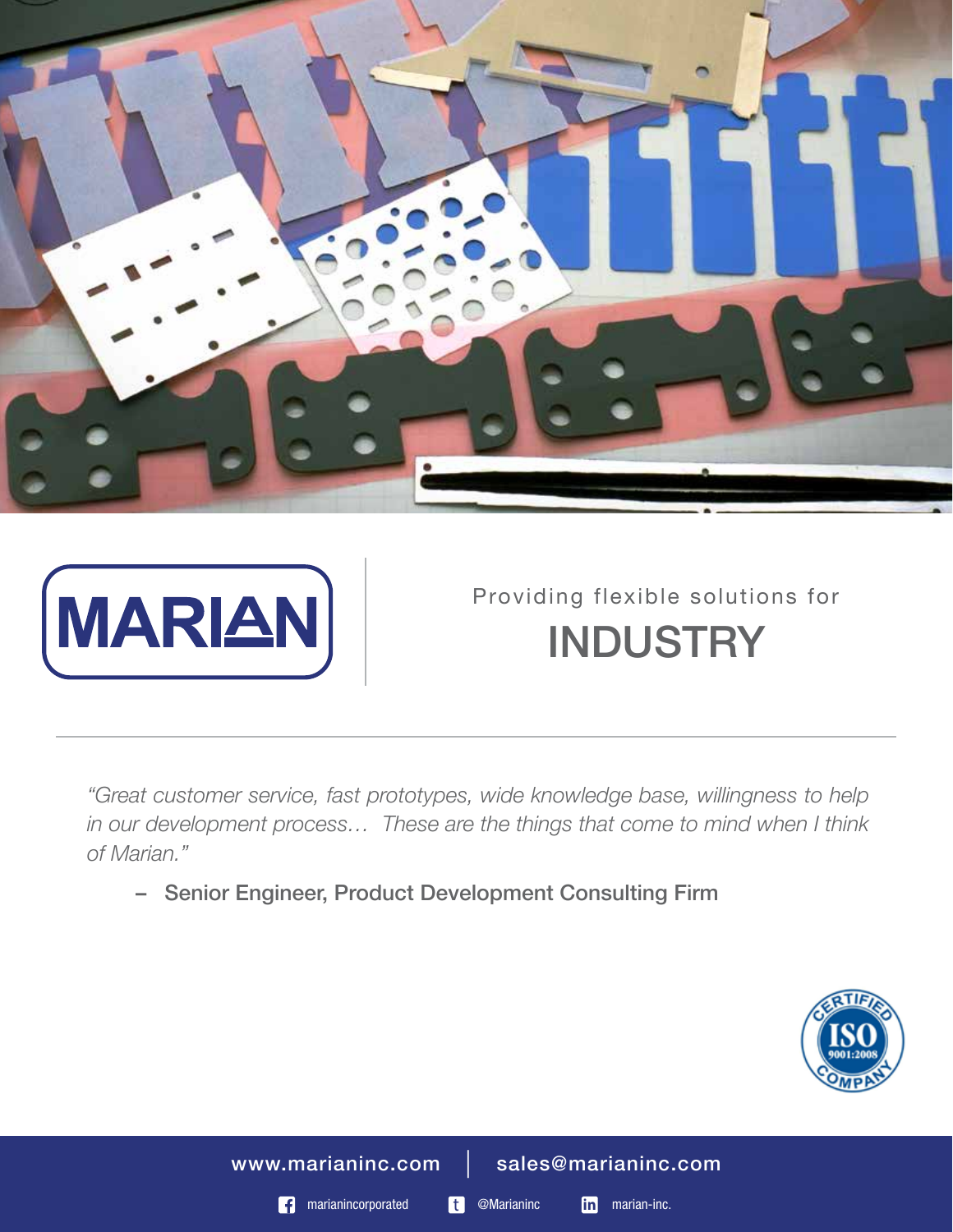

## **Converting at Marian**

Marian is an ISO 9001:2008 certified leader in developing innovative die-cut solutions. We specialize in using cutting-edge manufacturing processes to convert the toughest materials into precision components. Our value-added services and capabilities are extensive and include: material specification and selection, fast prototypes, multi-layered laminations, ability to meet tight tolerances, island placement capabilities, and automated assembly techniques. Leverage our wide-ranging experience and global resources to turn your design challenges into solutions.

application, end use,

cost constraints.

 **Consultation** → **Material Selection** → **Prototype** → **Manufacture** → **Final Packaging** 

Your Sales Engineer will collaborate with you to fully understand the details of the design challenge you are facing, considering quality requirements and Our Sales Engineers have an average of 15 years of experience working with soft flexible materials. This wealth of knowledge plus the strong partnerships we share with the world's leading material manufacturers allow us to suggest and supply the most suitable materials for your solution.

### **Our Process**

We offer a number of prototyping capabilities, including computer generated prototypes, laser or water jet cutting, blade cutting plotters and multilayer laminations. No tooling is required. Just provide us with your CAD file and we will create a prototype in 24 hours (for stock materials only).

With the design details and selected materials, our engineers will devise the most efficient, cost effective and high quality process to manufacture your custom components to your specifications.

After your component parts are fabricated in accordance with precise industry standards, we will package them as your assembly process requires: individually, sheets, or rolls. In addition, we have the ability to add industryspecific processes, such as clean rooms for medical component part production.

**INDUSTRY** Providing flexible solutions for

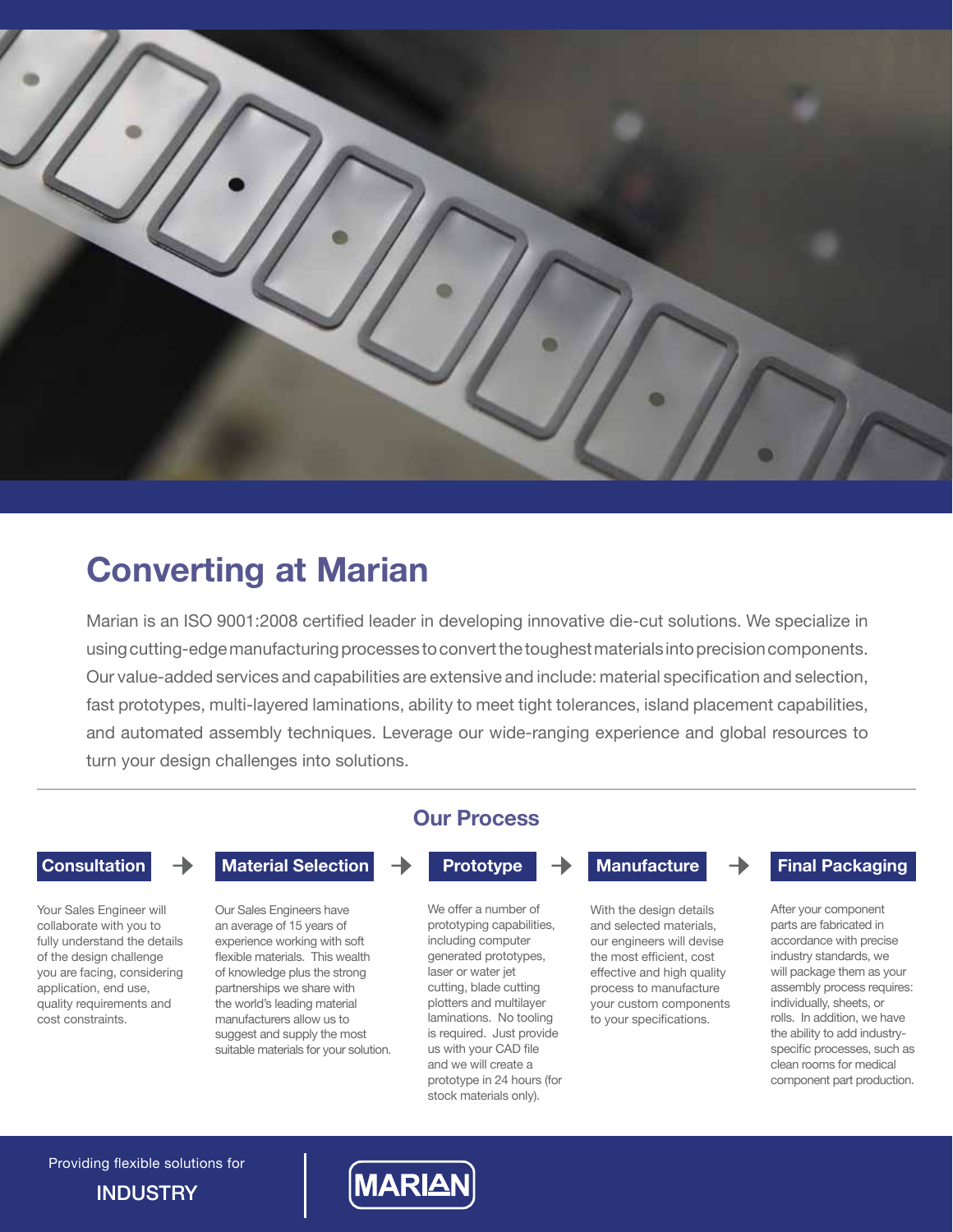

### **Materials**

With the most extensive material knowledge in the industry, Marian will find the right material for your application. Our engineers and sales associates are familiar with thousands of materials ranging from inexpensive sponges and foams to high-end foils and absorbers. Marian has a long-standing relationship with premier material manufacturers such as 3M, Rogers, Tesa, Parker Chomerics, Polymer Science, and Saint Gobain.

- Sponges and Foams
- Copper, Aluminum Foils
- Adhesives and Tapes
- Conductive Tapes
- **Graphite**
- Thermal Pads
- Films, Rubber, TPR Filter Fabrics and
- Mesh • Urethanes
	- Silicones
- 



### **Manufacturing Capabilities**

Marian continuously invests in and creates innovative manufacturing technologies to produce high quality component parts. The components manufactured by Marian have proven to enhance assembly processes and reduce costs. With a wide variety of manufacturing capabilities we can offer a solution to meet the needs of your application.

- Rapid Prototyping
- Rotary Die Cutting
- Flat Bed Die **Cutting**
- Match-Metal Die **Cutting**
- Plotter
- Precision Slitting
- **Laser Cutting**
- Water-jet Cutting
- **Laminating**
- Assembly
- **Screen Printing**
- Spooling

### **Solutions**

Designing a new product can be challenging. Custom components manufactured by Marian provide solutions for a variety of applications seen in today's cutting edge product designs.

- Bonding & Joining
- Gasketing & Sealing
- EMI/RFI Shielding
- Thermal Management
- Cushioning & Vibration Damping
- Filtering & Venting
- **Surface Protection**
- Electrical Insulation
- Light Blocking





Providing flexible solutions for **INDUSTRY**